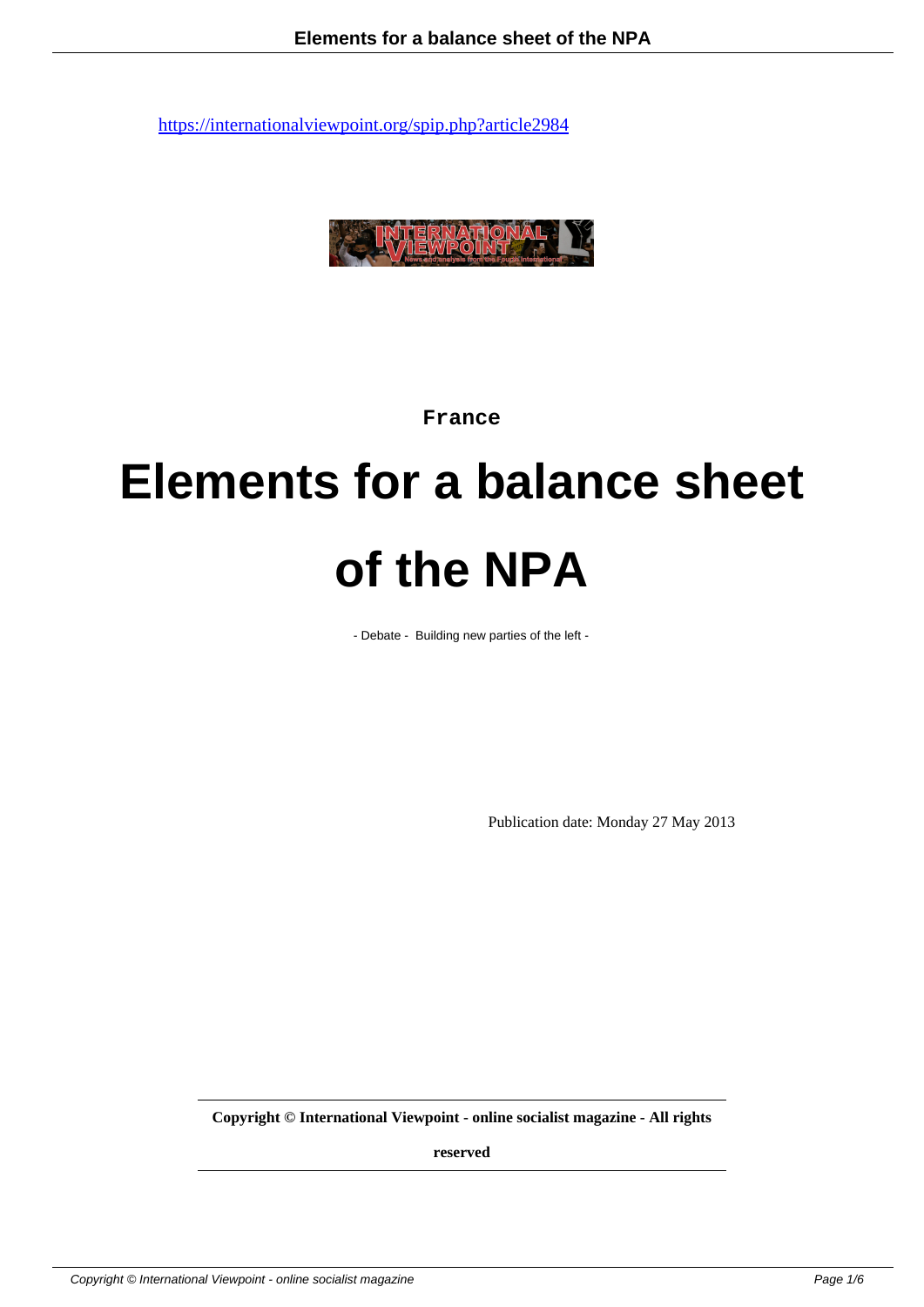**The ongoing discussion on the balance sheets of building broad anti-capitalist parties at the next IC early March, gives us the opportunity to set the debates of the second conference of the NPA, our own balance sheet, in a more global context. This text is an individual contribution to this vital work that requires confronting different points of view in order to draw lessons from them.**

The debate is not about the model or the type of "party we want", a "Bolshevik" type of party or a broad one. It is rather a debate on the practical and concrete ways to bring about the emergence of parties for the revolutionary transformation of society from the present-day global upheavals. We are in an unprecedented situation. The coordinates from which the revolutionary movement thought its prospects are disrupted, new unstable ones emerge from the disorder of capitalist globalization that create new conditions for the direct political intervention of the workers and the peoples. We must put everything back on the drawing-board. The experience of the NPA offers, from this point of view, a particular interest insofar as it comes at a pivotal moment, the years when a new phase of the capitalist crisis began.

## **The ambiguities of the prospect of broad parties and our balance sheet**

The discussion on the crisis of the NPA partakes of the balance sheet of the perspective made by the FI in 1992 of building broad parties and recomposing the left. All the currents and militants involved in the founding of the NPA did not necessarily share that perspective, including the author of this text, but they were united by the same underlying objective : to respond to the crisis of the workers' and the revolutionary movement, to work to build the beginnings of a mass anti-capitalist and revolutionary party. The group of leaders who initially controlled the founding of the NPA and later founded the Anti-Capitalist Left (GA) considered and still considers themselves, I believe, as the true representatives of this perspective. I do not mean that their evolution was written in advance, but the ambiguities of this orientation - a party independent from the anti-neoliberals or a recomposition on the left - their approach "from above", contributed to their own failure and, consequently, to our crisis.

One of their mistakes was their inability to understand that the political situation which had led to formulate this policy belonged to the past, whatever else we may think. 2008 opened a new period.

 Trapped in their own illusions and then their... disappointments they broke with the project that had brought us together, without even debating, sparing themselves from discussing their own balance sheet both at a time when they were the leadership of the NPA or in the past year, since they formed a public faction.

During the last months which led to the split, the leaders of the GA strived to create a bad climate without even discussing the heart of the issue : what led them from the debate of the national conference of June 2011 as to whether the party should continue or stop the discussions with the Left Front concerning the presidential elections to their decision to join its ranks.

The manner in which the negotiations were conducted on financial matters clearly illustrates their break with the project of the NPA initiated by the LCR. Far from being a legal dispute on inheritance rights, it was a political discussion. The congress of dissolution of the LCR chose to bequeath its property to a political project that led to the founding of the NPA. The ad-hoc committee designed to pass on that property had a mere legal function. Thus, it is to the NPA that the LCR gave the democratic right to decide of the use to which this heritance was put.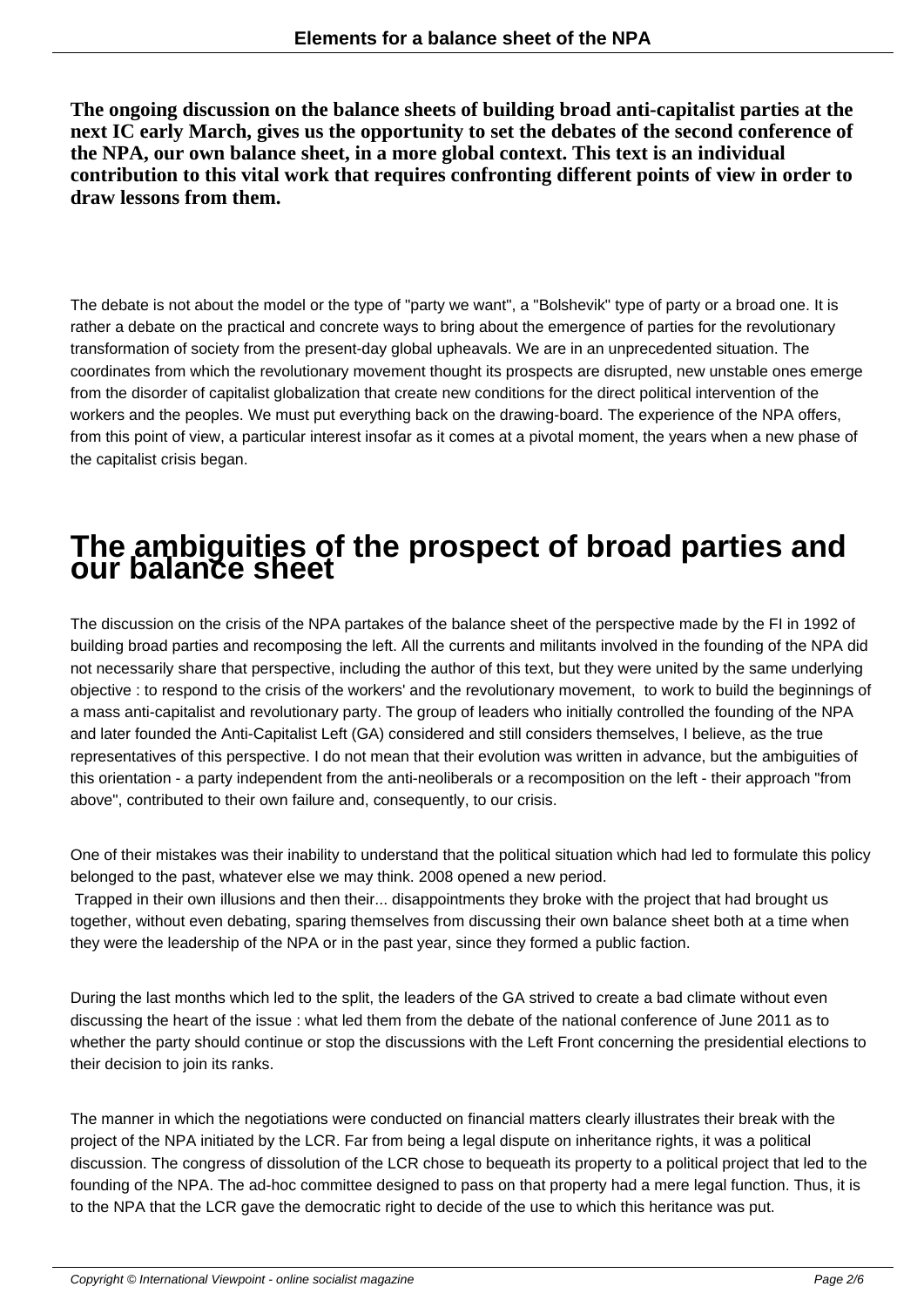To challenge this democratic right is in conflict with the decisions of the Congress of dissolution of the LCR.

Therefore, our respective balance sheets do not have the same starting point. Ours is that of those who believe in the necessity of an anti-capitalist party independent from the reformists, regardless of the tactical means that such a goal might necessitate.

We were right to dare!

The starting point is to say, unequivocally, that we were right to launch this battle.

It remains true that there will be no emergence of a revolutionary anti-capitalist party without a policy to overcome past divisions to gather all the forces and to work to implement a program, a perspective to build an effective and democratic tool able to associate, to lead the struggles generated by the resistance to the crisis in which the policy of the ruling classes plunges society.

The NPA was, and still is, an attempt to answer the crisis of the workers' and the revolutionary movement in a context which was and is no longer that of the Nineties that followed the collapse of the USSR. It was neither a political move or the illusion that we would be able to fill the space left by the decline of the PCF by putting water in our wine.

It takes up the objectives of the early 90s, to overcome the marginality Stalinism had forced us into, to free them from the mistakes of the past, strategically non-delimited parties, while adapting them to the new social and political context, to new opportunities.

The foundation of the NPA occurred at the crossroads between the end of a period with the fall of the Wall and the beginning of a new one opened by the crisis. The confrontation of those two ways led to the split of the initiators of the GA with the project of the NPA.

## **The stages of a crisis or the development of the contradictions**

The history of the first four years of the NPA is the development of that contradiction, which was initially not formulated, until the split. The core of the party's leadership, believing the illusion that it was possible to use the popularity of Olivier Besancenot to develop a policy of recomposition on the left by betting on the rivalry between the PC and PG, another illusion, were unable to stimulate a real policy of construction.

There was, as a corollary, the excessive personalization Olivier Besancenot wished to get rid of by refusing to be candidate in 2012.

The paralysis was accentuated by the formation of the Left Front a few months after the founding of the NPA. The lack of strategic vision of the core of the party's leadership was aggravated by the illusions about the possibilities of playing off the PG against the PCF. In this game, they were outmatched and, quite naturally if one may say, eventually fell under their control.

The 2012 presidential election was the moment when the contradictions at work crystallised. Olivier's refusal to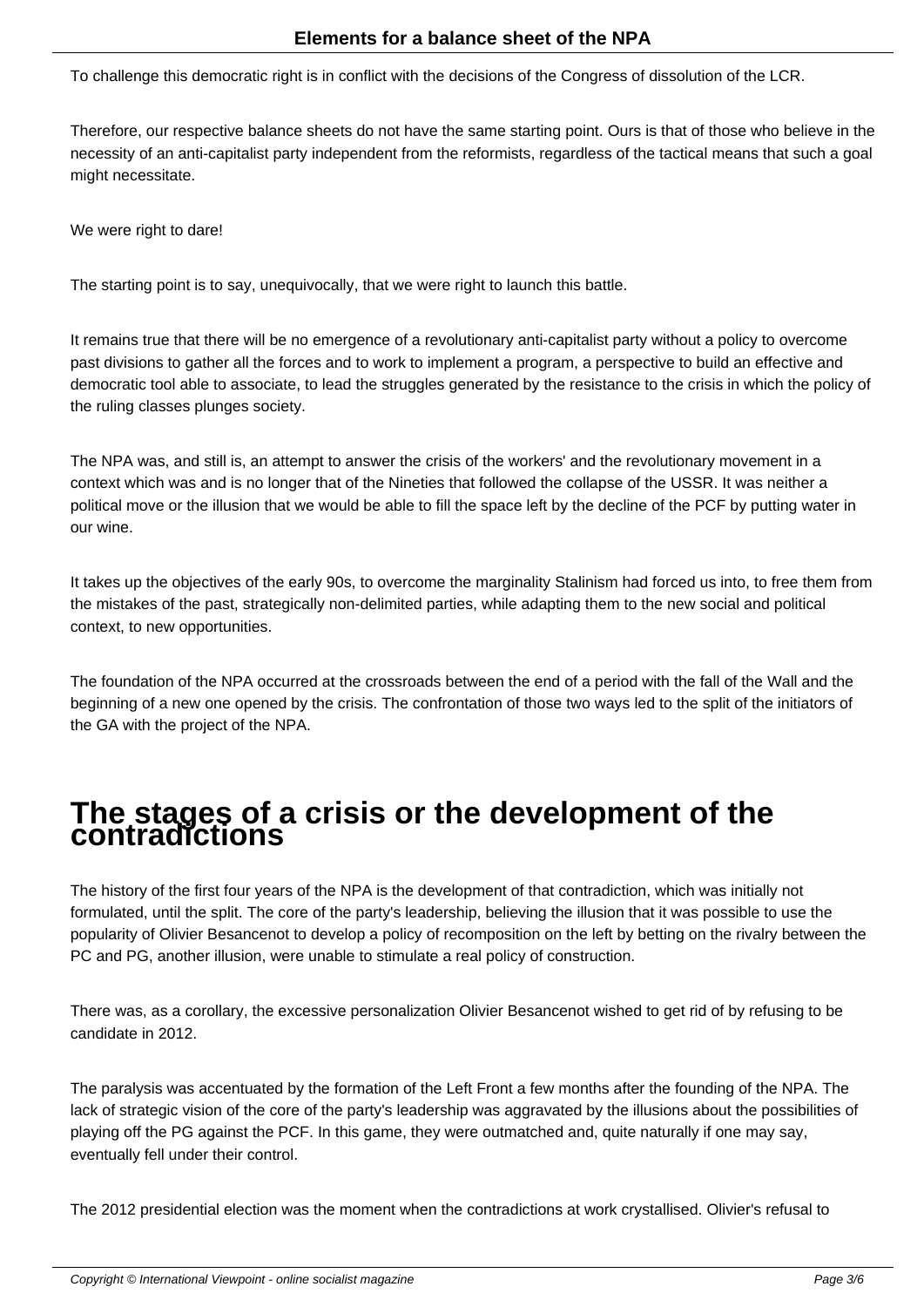continue to play that political game left the field free to the development of that contradiction. The party's core leadership had lost seeing no other exit than a headlong rush forward.

The NPA could not be a policy move implemented with as sole strategy that of left recomposition.

The only content that our project could take was and is that of a process in response to the crisis of the workers' and revolutionary movement confronted to a new period.

#### **Our crisis is also the global crisis of the far left**

When we founded the NPA we dared to live up to the new opportunities arising from the changing political relationship of forces. At the end of the first stage of our existence it is clear that our forces were too small, the illusions too great and the actual relationship of forces have quickly caught up with us to remind us of the reality that many refused to see. These weaknesses and illusions have expressed themselves in the attraction exercised by the Left Front on a large minority of comrades.

But we cannot discuss this without also drawing a balance sheet of the other tendencies, both French and international, of the revolutionary movement.

If we take the example of France, it is impossible not to wonder about the reasons for the far left's failure to take a significant step in 1995 when Laguiller won more than 5% of the votes in the presidential election, and in 2002, AL and OB got together more than 10% of the votes. To end with Philippe Poutou and Nathalie Arthaud getting, together, less than 2% of the vote.

How can we explain that Lutte Ouvrière and the LCR got together in 1999, 5 MEPs without the far left taking a significant step ?

One can not simply invoke the relationships of forces, the objective conditions, even if they did have an impact. No leadership has been able to formulate a perspective to unify the revolutionary movement.

The leadership of the LCR and the NPA had the immense merit of trying to make a decisive step forward. The relationships of forces have boxed us into the corner, for a time, but we have not lost. Provided we get rid of a vision "from above" of the recomposition on the left.

#### **Back to the 2009 FI Congress**

It is not without interest to go back to the Congress because I believe that the changes we need to take into account stress the importance of noting the break with the arguments of 92, something the last congress has not done clearly enough. It was the purpose of the amendments to François Sabado's text on "The role and tasks of the FI" that I then formulated.

The point was to stress that the issue of broad parties could not be stated in the same terms as in 1992 for two reasons.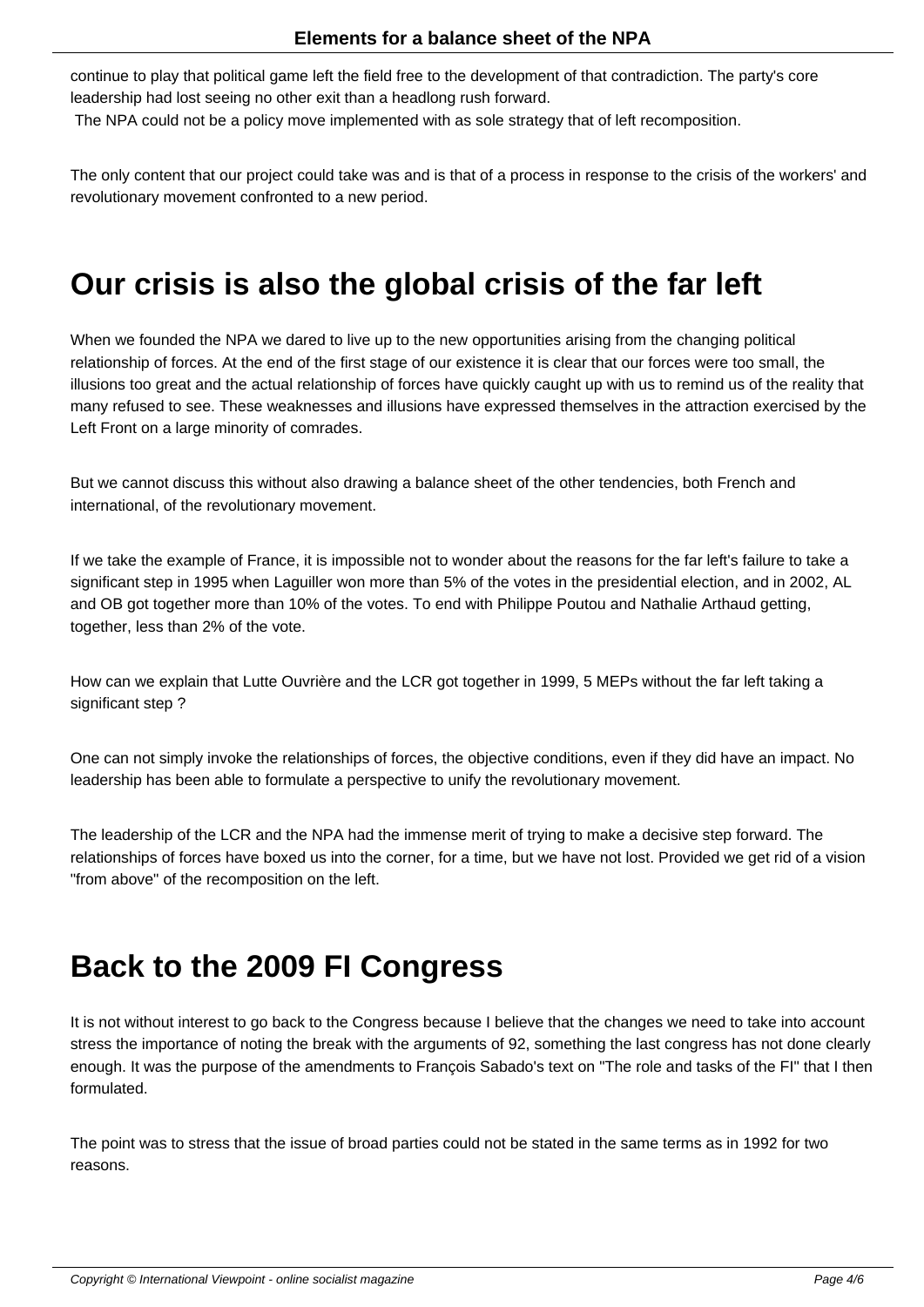First, the overall economic, social and political situation is no longer the same, we must take the measure of the "tipping of the world" to rediscuss our perspectives and our tasks. Next, experiences have been made, results of which oblige us to stress the necessary independence from the politics of the old reformist parties and the importance of formulating, advocating and implementing programmatic and strategic orientations fully independent from the new anti-neoliberal forces which have emerged.

It did not seem right to me to write  $\hat{A}^*$  We confirm the essential of our choices at the last World Congress in 2003 concerning the building of broad anti-capitalist parties.  $\hat{A}$ <sup>»</sup>

The content given in this formula should have and must be enriched by a critical assessment of the different experiences (particularly in Brazil and in Italy, and today that of the Red Green Alliance, and also the NPA) of building broad anti-capitalist parties since our last World Congress in 2003.

Overall, the Fourth International is facing a new phase. This requires to specify and redefine its tasks.

The various attempts to address the crisis of the labour movement can only be successful if we learn the lessons of past failures in order to give ourselves the means through which we can help build mass parties, tools for the workers' struggles in the perspective of socialism. There is no model, each process of regroupment and construction must take into account the national specificities and relationships of forces, but the political and programmatic content of our work and intervention in the various processes must be clearly defined: independence from bourgeois institutions, independence from the latest versions of antineoliberal reformism, united front policy and defense of a policy to respond to the crisis of capitalism challenging capitalist private property and putting forward the cancellation of the debt and the nationalization of the financial system under the control of the workers and the population.

#### **The lessons from Greece and Denmark**

The current upheavals in the wake of the crisis which began in 2008, the spread of the debt crisis, product of a capitalism on credit and out of breath create a new situation on account of the fact that the dramatic dead-end to which the policy of the ruling classes and of their states leads becomes increasingly obvious for very broad layers of workers. A fundamental question begins to arise, that of power. This is true for the process of the Arab revolutions but it is also true in Europe. The terrible social regression in which the troika has plunged Greece but also Portugal, Spain and soon all the countries of Europe reveals the aberration of austerity policies that have no other purpose than to maintain profits. It also shows that the struggle to safeguard the rights of workers and popular classes implies deep transformations, incursions into private property, the cancellation of the debt and the creation of a public banking monopoly.

This issue of power has taken a concrete turn in Greece because of the collapse of the troika parties among which the PASOK, a collapse which places an anti-neoliberal party in position to maybe form the future government of the country. The question is not to make predictions, but to have a policy. This implies that anti-capitalists must be able to answer the governmental issue, that of a government against austerity, for the rights of workers and the people, for the cancellation of the debt and the creation of a public banking monopoly. This perspective is based on the political mobilization and organization of workers and the people; it is at the heart of our struggle to gather forces against austerity policies. It is also inseparable from the building of an anti-capitalist party independent from the reformists.

The lessons from Denmark combine with that of Greece to plead for our full independence. Voting the budget of a bourgeois government is more than a mistake, doing this is to cross the red line, especially if it is an austerity budget.